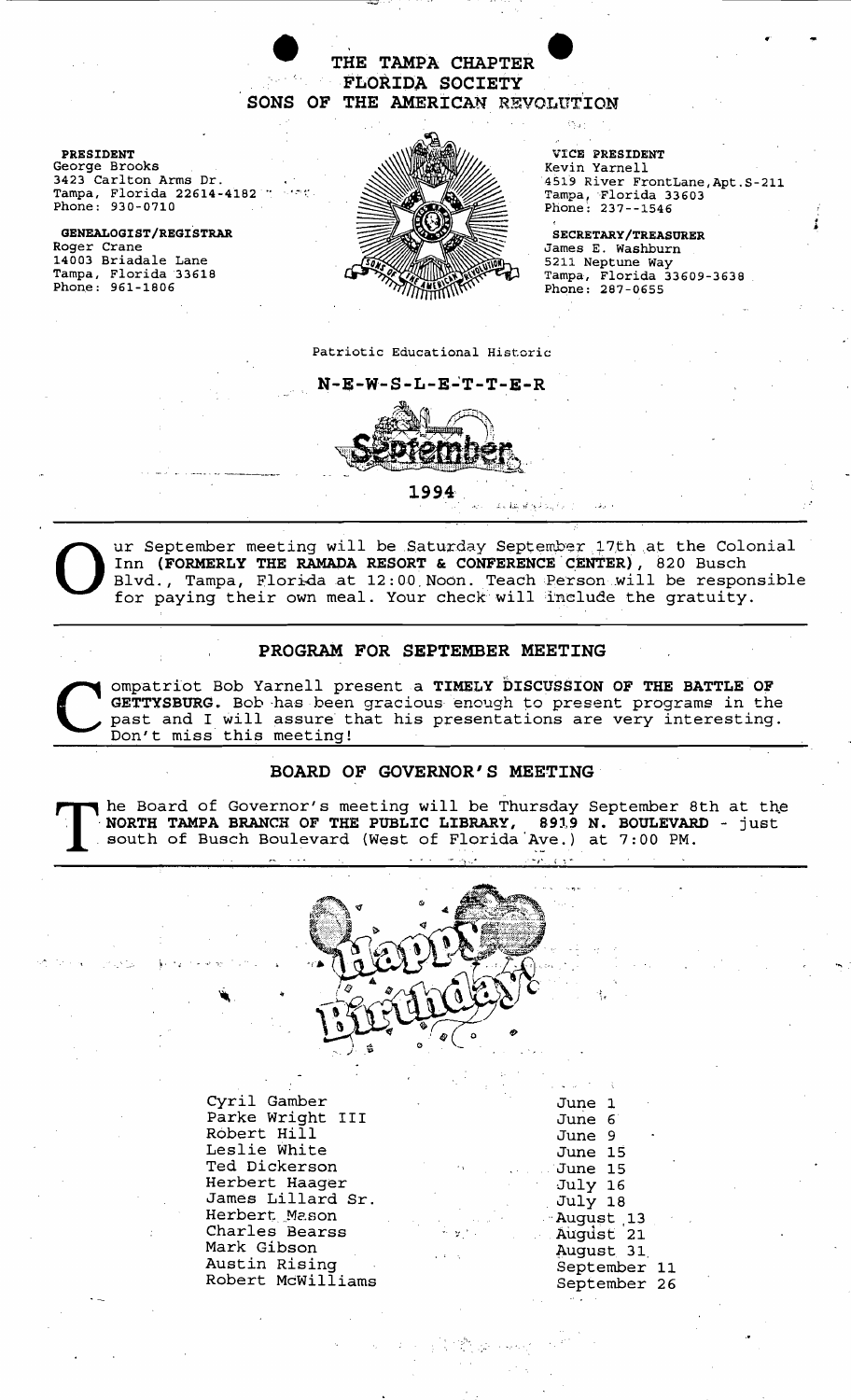**TAMPA CHAPTER SAR<br>MINUTES OF THE REGULAR MEETING HELD MAY 21, 1994 AT THE RAMADA RESORT & CONFERENCE CENTER, EAST BUSCH BOULEVARD, TAMPA, FLORIDA** 

The meeting was called to order by President George Brooks at .12:01 PM.

 $\mathcal{L} = \{ \mathcal{L} \}$ 

Chaplain Larry Huntley gave the invocation.

President Brooks led in the Pledge of Allegiance to the Flag and in the SAR pledge.

There were no guests to be introduced.

There was no reply to the call for corrections or additions to the minutes of the last meeting as published in the newsletter. The minutes were then approved as printed.

Secretary Washburn read the note of appreciation received from Mrs. Michael Sayroo, Senior State<br>President of FLCAR in support of the Sixty-Third Annual State Conference of the FLCAR.<br>We also used from the University of So

He also read from the University of South Florida 1994 ROTC Awards Ceremony Booklet the criteria which the ROTC Cadet had to meet to become the recipient of SAR ROTC medal, certificate and ribbon. The Cadet receiving the award was Jonathan Hoyne. The presenter was Compatriot Jim Chambers.

As Treasurer, Jim reported the following:

| Income for the year to May 12th, the date of the<br>Board of Governors' meeting, | \$208.87         |
|----------------------------------------------------------------------------------|------------------|
| <b>Expenses</b><br>Net Expense                                                   | 416.74<br>207.87 |
| Chapter Funds $1/1/94$                                                           | 1,370.24         |

Chapter Funds  $5/12/94$   $$1,162.37$ 

Application has been made to the FLSSAR's Endowment Trust Fund for Reimbursement to the Chapter of Eagle Scout Award program expenses of \$133,04 and Good Citizenship Certificate Award program of<br>\$32.97. How much of the expense will be reimbursed to the Chapter will not be known until after the FLSSAR's summer Board of Management meeting, probably in July,

The IRS form 990EZ required of the Chapter was called to the attention of Compatriots.

Since the BOG meeting the Chapter has ordered a Law Enforcement Medal, certificate and ribbon from NSSAR. The cost including shipping was \$17.50. It was ordered to have on hand for presentation at some future date.

President Brooks reported on the BOG meeting including the following matters:

. .

His efforts to increase the viability of the relationship between the Chapter and the units of the ROTC to which the Chapter has been awarding medals over the years. On balance, there has been acceptance of his proposals which should increase the interaction between the Chapter and the ROTC units to the benefit of both. The Board approved suspending awarding ROTC medals to those ROTC units declining to participate in the arrangement.

The Board also approved suspending the Eagle Scout program 'for the time being. Barry Rich, who was Chairman of the just concluded program, had been contacted by President Brooks and had agreed with this. Hopefully, Compatriot Rich will accept responsibility for some other program.

George had identified a company which takes seeds from trees which have been identified as Revolutionary War vintage trees, cultivates the trees and sells the ones grown successfully. George intends to contact the City of Tampa and the Hillsborough County Parks Department regarding the<br>possibility of the Chapter buying a tree (or trees) and planting it in an appropriate place with a<br>plaque on it identifying th

The Board approved the suspension of the Joseph S. Rumbaugh Oratorical Contest.

The Board approved the draft of the agreement with Charles A. Wasmer regarding his participation in the development of the type of "patriotic" merchandise'. Compatriot Wasmer is a member of the Cincinnati Chapter and a direct descendent of the founder of the Sons of Liberty. It is intended that he grant to the Tampa Chapter 50% of the Net Revenues received from the sale of the merchandise. This program is still in the process of development.

The Board reviewed a draft of a"Freedom of Religion" type flyer, the flyer would describe the impact of the American Revolution on religious freedom. On the reverse side of the flyer would be a genealogical chart. The intention is to give an appropriate; rumber of flyers to a number of churches each year for distribution to their congregations. This program too, is in the early stages of development.

The Board approved.the draft ,of "TAMPA S.A.R. GOALS" ·together with "STRATEGIES TO REACH GOALS". The goals in the draft are:

1. 90% SAR name recognition for area adults.<br>2. 80% of all men with suspected descent from Revolutionary ancestors **his realize** there is an active area Chapter to join. 3. 70% public awareness that democratic values in the world (not just in America) hinged on the Success of the American Revolution.

4. 60% of public would be more likely to support increased education of Revolutionary

history. 5. 50% of all families have received forms, addresses and phone numbers for assisting with

any family ancestry research.<br>The final version of the "GOALS" and "STRATEGIES" will be furnished to the FLSSAR for its<br>ation and consideration. information and consideration.

On a call by President Brooks for any other report, Compatriot Ted Dickerson reported that there was to be a family reunion gathering in Bradenton over the Fourth of July of "Sutton" line families. All<br>persons interested in attending this reunion may find out more details regarding it by contacting<br>Ted at phone 876-6613.

President George reported that he had received contact from some teachers in response to the<br>genealogical forms which were included in the distribution of the Good Citizenship Certificates to<br>grade school students.  $\pm$ 

In response to the inquiry regarding any new application for membership Registrar/Genealogist Roger